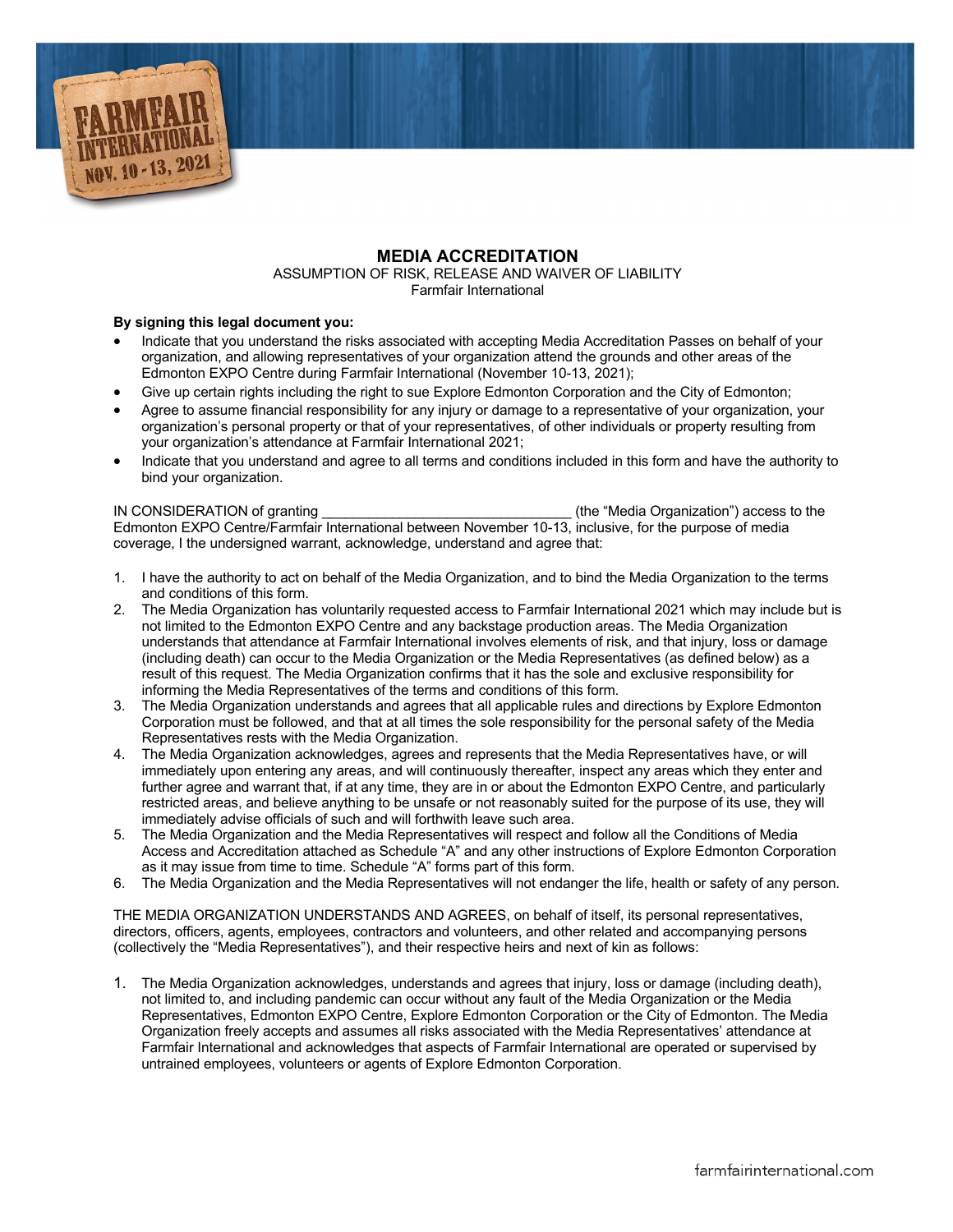

- 2. The Media Organization hereby releases and discharges, and agrees to indemnify and save harmless, Explore Edmonton Corporation and the City of Edmonton, and their respective, Board, Board members, Council and Council members, directors, officers, servants, employees, agents, volunteers and insurers, and their respective heirs, executors, administrators, successors and assigns of and from any and all manner of action and actions, cause and causes of action, suits, debts, dues, sums of money, contracts, grievances, judicial review, damages, costs, expenses, claims and demands whatsoever at law or in equity or under any statute which the Media Organization or the Media Representatives, or their respective heirs, executors, administrators, personal representatives, agents, successors and assigns, hereafter can, shall, or may have by reason of any matters, causes or things whatsoever arising out of the attendance of the Media Organization and the Media Representatives, or any of them, at the Edmonton EXPO Centre during Farmfair International 2021.
- 3. The Media Organization acknowledges that:

(a) In executing this Assumption of Risk, Release and Waiver of Liability form it has not been influenced or coerced to any extent whatsoever by any representations, statements or conduct of any description on the part of Explore Edmonton Corporation, the City of Edmonton or anyone on their behalf;

(b) Has carefully read this Release and fully understands the terms and conditions of this Assumption of Risk, Release and Waiver of Liability form, and voluntarily accepts the same; and

(c) Has had the opportunity to seek independent legal advice and other professional advice prior to executing this Assumption of Risk, Release and Waiver of Liability form and has either:

- (i) obtained such independent legal or other professional advice; or
- (ii) waived the right to obtain such independent legal or professional advice.

**THIS ASSUMPTION OF RISK, RELEASE AND WAIVER OF LIABILITY CONSTITUTES** the entire agreement between Explore Edmonton Corporation and the Media Organization respecting the matters set forth herein, and there are no oral statements, representations, warranties, undertakings or collateral agreements between Explore Edmonton Corporation and the Media Organization modifying or affecting the terms hereof.

**THE TERMS** of this Release are contractual and not mere recitals.

**IN WITNESS WHEREOF** the Media Organization has duly executed this Release under the hand of its duly authorized agent this \_\_\_\_\_ day of \_\_\_\_\_\_\_\_\_\_\_\_\_\_\_\_\_, 2021, in the City of Edmonton, in the Province of Alberta.

 $\_$  , and the state of the state of the state of the state of the state of the state of the state of the state of the state of the state of the state of the state of the state of the state of the state of the state of the

Media Signature **Media Signature** Witness' Signature

 $\frac{1}{2}$  ,  $\frac{1}{2}$  ,  $\frac{1}{2}$  ,  $\frac{1}{2}$  ,  $\frac{1}{2}$  ,  $\frac{1}{2}$  ,  $\frac{1}{2}$  ,  $\frac{1}{2}$  ,  $\frac{1}{2}$  ,  $\frac{1}{2}$  ,  $\frac{1}{2}$  ,  $\frac{1}{2}$  ,  $\frac{1}{2}$  ,  $\frac{1}{2}$  ,  $\frac{1}{2}$  ,  $\frac{1}{2}$  ,  $\frac{1}{2}$  ,  $\frac{1}{2}$  ,  $\frac{1$ Name (Please Print) Witness' Name (Please Print)

\_\_\_\_\_\_\_\_\_\_\_\_\_\_\_\_\_\_\_\_\_\_\_\_\_\_\_\_\_\_\_\_\_\_ **Title** 

\_\_\_\_\_\_\_\_\_\_\_\_\_\_\_\_\_\_\_\_\_\_\_\_\_\_\_\_\_\_\_\_\_\_ Media Organization